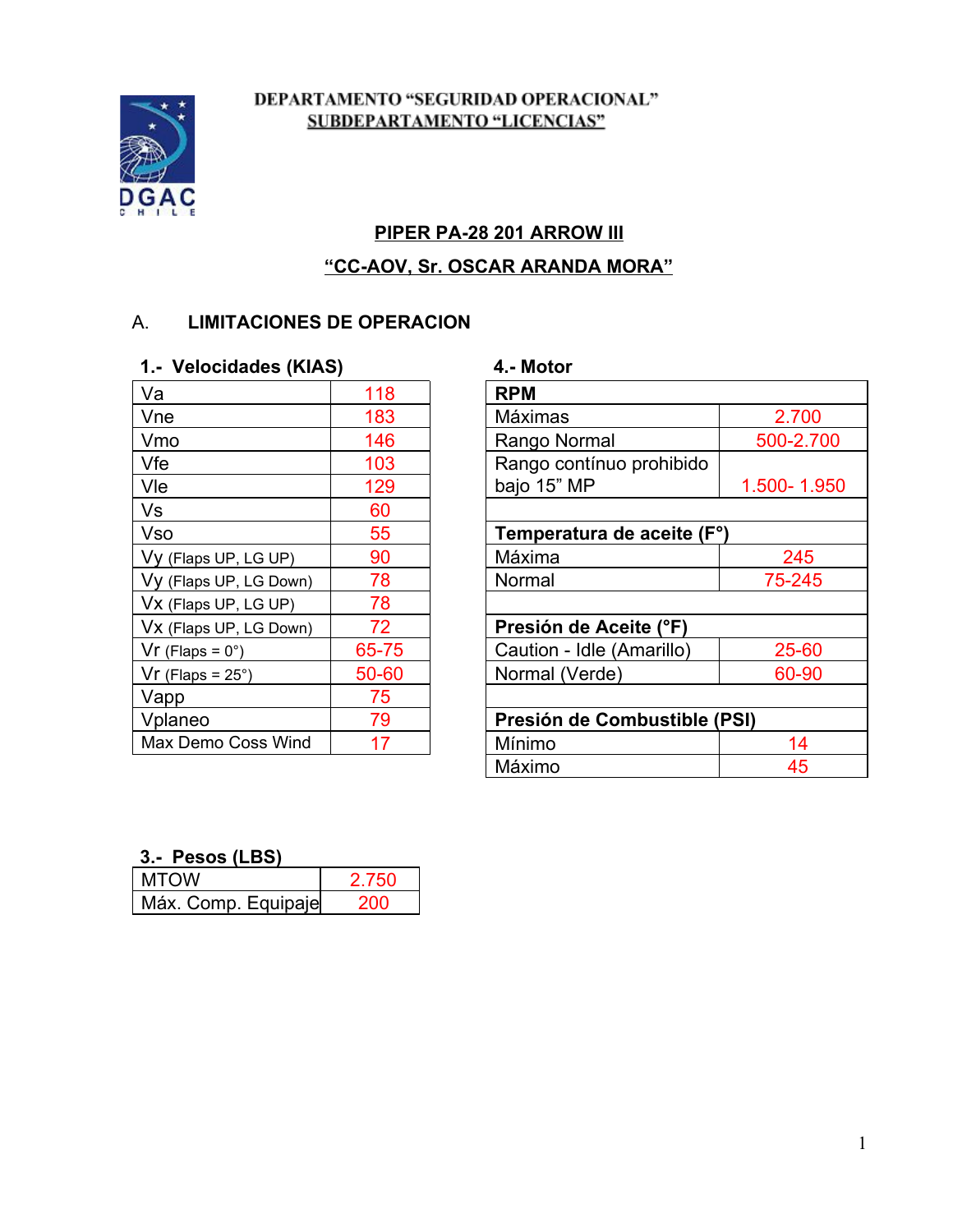#### B. **EMERGENCIES PROCEDURES**

#### **1. ENGINE FIRE DURING START**

| <b>Starter</b>                     | <b>CRANK</b>        |
|------------------------------------|---------------------|
| <b>Mixture</b>                     | <b>IDLE CUT OFF</b> |
| Throttle                           | <b>OPEN</b>         |
| <b>Electric Fuel Pump</b>          | <b>OFF</b>          |
| <b>Fuel Selector</b>               | <b>OFF</b>          |
| Abandon aircraft if fire continues |                     |

#### **2. ENGINE POWER LOSS DURING TAKEOFF**

#### **If sufficient runway remains:**

Landing Gear LEAVE DOWN

Land straight ahead.

**If area ahead is rough or if it is necessary to clear obstructions:**

| <b>Landing Gear</b> |  | UP |
|---------------------|--|----|
|                     |  |    |

#### **If sufficient altitude has been gained to attempt a restart:**

| Safe Airspeed             | <b>MAINTAIN</b>                 |
|---------------------------|---------------------------------|
| <b>Fuel Selector</b>      | <b>SWITCH TO TANK WITH FUEL</b> |
| <b>Electric Fuel Pump</b> | <b>CHECK ON</b>                 |
| <b>Mixture</b>            | <b>CHECK RICH</b>               |
| Alternate Air             | <b>OPEN</b>                     |
| <b>Engine Gauges</b>      | <b>CHECK FOR INDICATION</b>     |

**If power is not regained, proceed with power off landing**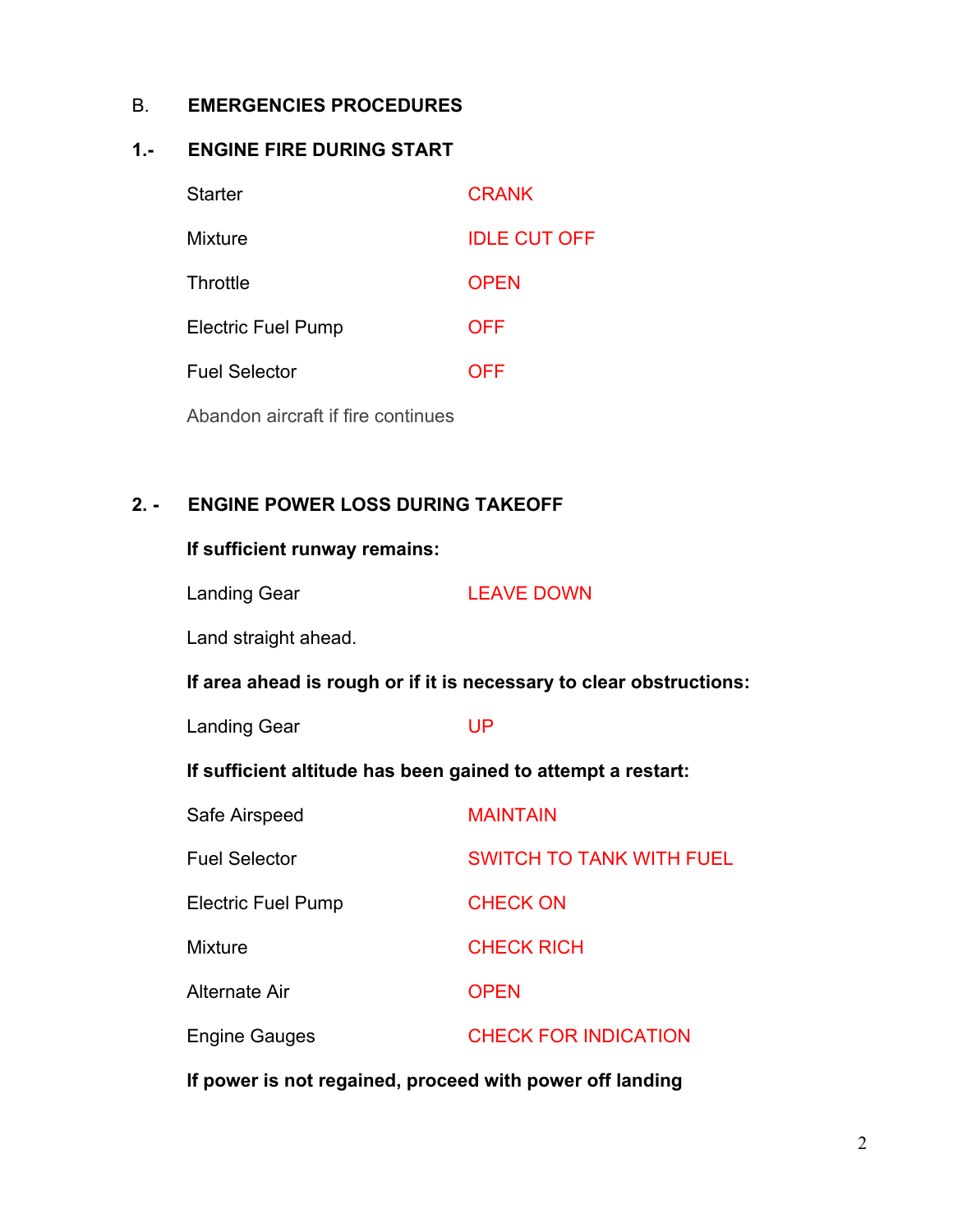# **3. ENGINE POWER LOSS IN FLIGHT**

| <b>Fuel Selector</b>                                     | <b>SWITCH TO TANK WITH FUEL</b> |  |
|----------------------------------------------------------|---------------------------------|--|
| <b>Electric Fuel Pump</b>                                | <b>ON</b>                       |  |
| <b>Mixture</b>                                           | <b>RICH</b>                     |  |
| Alternate Air                                            | <b>OPEN</b>                     |  |
| <b>Engine Gauges</b>                                     | <b>CHECK FOR INDICATION</b>     |  |
| When Power is restored:                                  |                                 |  |
| Alternate Air                                            | <b>CLOSED</b>                   |  |
| Electric Fuel Pump                                       | <b>OFF</b>                      |  |
| If Power is not restored, prepare for Power Off Landing. |                                 |  |
| Airspeed                                                 | <b>TRIM FOR 79 KIAS</b>         |  |

# **4. POWER OFF LANDING**

| Speed trim for     | 79 KIAS    |
|--------------------|------------|
| Suitable Field     | LOCATE     |
| Downwind altitude  | 1.000 FEET |
| <b>Final Speed</b> | 72 KIAS    |